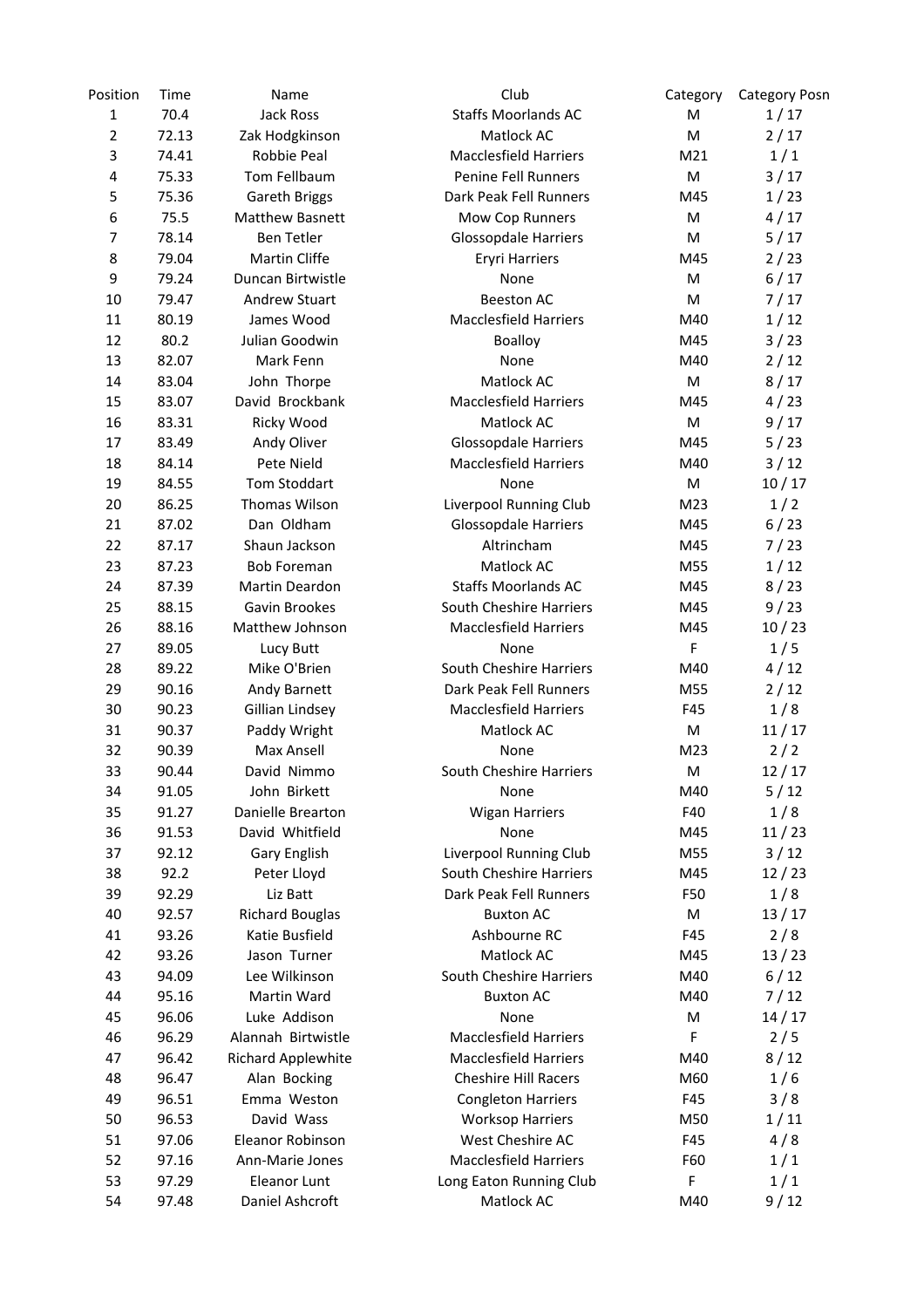| 55  | 98.06  | Paul Addiso             | None                         | M60 | 2/6    |
|-----|--------|-------------------------|------------------------------|-----|--------|
| 56  | 98.48  | Craig Partridge         | Altrincham                   | M45 | 14/23  |
| 57  | 98.57  | <b>Jack Cummins</b>     | Matlock AC                   | M   | 15/17  |
| 58  | 99.02  | Paul Taylor             | Saddleworth Runners          | M50 | 2/11   |
| 59  | 99.56  | Geoff Pentegell         | Mow Cop Runners              | M60 | 3/6    |
| 60  | 100.07 | stephen Bethell         | <b>Staffs Moorlands AC</b>   | M45 | 15/23  |
| 61  | 100.25 | Kathleen O'Donnell      | <b>Macclesfield Harriers</b> | F40 | 2/8    |
| 62  | 100.26 | Rob Huntbach            | South Cheshire Harriers      | M50 | $3/11$ |
| 63  | 100.43 | Barry Blyth             | <b>Macclesfield Harriers</b> | M70 | 1/1    |
| 64  | 100.48 | Geoff Osbaldstein       | Mow Cop Runners              | M45 | 16/23  |
| 65  | 100.58 | <b>Emily Sanders</b>    | Ashbourne RC                 | F50 | 2/8    |
| 66  | 101.24 | Arron Jackson           | <b>Worksop Harriers</b>      | M45 | 17/23  |
| 67  | 104.18 | Chris Whelpton          | High Peak Tri                | M45 | 18/23  |
| 68  | 104.35 | David Gould             | Mercia                       | M65 | 1/3    |
| 69  | 105.33 | Kate Turner             | <b>Totley AC</b>             | F   | 3/5    |
| 70  | 105.43 | Peter Fleming           | None                         | M55 | 4/12   |
| 71  | 106.01 | Tahir Akhtar            | Sparkhill Harriers AC        | M60 | 4/6    |
| 72  | 106.06 | Emma Heath              | South Cheshire Harriers      | F40 | 3/8    |
| 73  | 106.08 | <b>Barrie Thomason</b>  | <b>Macclesfield Harriers</b> | M50 | 4/11   |
| 74  | 107.13 | Oliver Barber           | None                         | M   | 16/17  |
| 75  | 107.17 | <b>Tony Hulme</b>       | <b>Cheshire Hill Racers</b>  | M65 | 2/3    |
| 76  | 107.33 | Kate Heathcock          | Mow Cop Runners              | F50 | 3/8    |
| 77  | 107.39 | <b>Richard Gratton</b>  | <b>Bollington Harriers</b>   | M50 | 5/11   |
| 78  | 107.48 | Peter Bailey            | <b>Buxton AC</b>             | M55 | 5/12   |
| 79  | 107.56 | <b>Ricky Ansell</b>     | Tring RC                     | M55 | 6/12   |
| 80  | 107.59 | Neil Smith              | Kenilworth runners           | M50 | 6/11   |
| 81  | 108.13 | <b>Shelley Fairey</b>   | Matlock AC                   | F40 | 4/8    |
| 82  | 108.31 | Sarah Proudmore         | <b>Boalloy</b>               | F45 | 5/8    |
| 83  | 108.46 | Kathryn McKee           | None                         | F40 | 5/8    |
| 84  | 108.57 | Kirsty White            | None                         | F45 | 6/8    |
| 85  | 108.59 | Michael Hadland         | Mercia                       | M50 | 7/11   |
| 86  | 109.20 | Nick Hamm               | <b>Glossopdale Harriers</b>  | M50 | 8/11   |
| 87  | 110.39 | <b>Benedict Elliot</b>  | None                         | M40 | 10/12  |
| 88  | 110.48 | Jennifer Hulley         | <b>Stockport Harriers</b>    | F40 | 6/8    |
| 89  | 100.49 | David Hulley            | <b>Stockport Harriers</b>    | M40 | 11/12  |
| 90  | 112.44 | Nick Stringer           | Sparkhill Harriers AC        | M55 | $7/12$ |
| 91  | 112.44 | Andy Law                | Sparkhill Harriers AC        | M55 | 8/12   |
| 92  | 112.44 | Edward O'Neill          | Sparkhill Harriers AC        | M50 | 9/11   |
| 93  | 113.13 | Gail Hill               | <b>Macclesfield Harriers</b> | F45 | 7/8    |
| 94  | 113.57 | <b>Gavin Simmons</b>    | Matlock AC                   | M45 | 19/23  |
| 95  | 114.13 | Michael Flatley         | <b>CVFR</b>                  | M   | 17/17  |
| 96  | 114.13 | Paul Wilson             | Liverpool Running Club       | M45 | 20/23  |
| 97  | 114.13 | Matthew Helm            | Liverpool Running Club       | M55 | 9/12   |
| 98  | 115.42 | Alaina Baird            | Matlock AC                   | F40 | 7/8    |
| 99  | 116.21 | Stuart Jownson          | None                         | M45 | 21/23  |
| 100 | 116.33 | Mel McCart              | None                         | M55 | 10/12  |
| 101 | 117.11 | David Richards          | Formula One Circuit Crew     | M55 | 11/12  |
| 102 | 117.4  | Rachel Jones            | South Cheshire Harriers      | F   | 4/5    |
| 103 | 125.26 | Walter Gibson           | None                         | M65 | 3/3    |
| 104 | 127.08 | Mark Jackson            | Matlock AC                   | M60 | 5/6    |
| 105 | 128.59 | Lindsay Webster         | None                         | F40 | 8/8    |
| 106 | 129.15 | <b>Bernard McCarron</b> | <b>Macclesfield Harriers</b> | M50 | 10/11  |
| 107 | 132.39 | Stephen Plant           | <b>Staffs Moorlands AC</b>   | M60 | 6/6    |
| 108 | 134.3  | Jane Wade               | <b>Hatton Darts</b>          | F50 | 4/8    |
| 109 | 135.17 | Emma Beveridge          | <b>Macclesfield Harriers</b> | F50 | 5/8    |
|     |        |                         |                              |     |        |